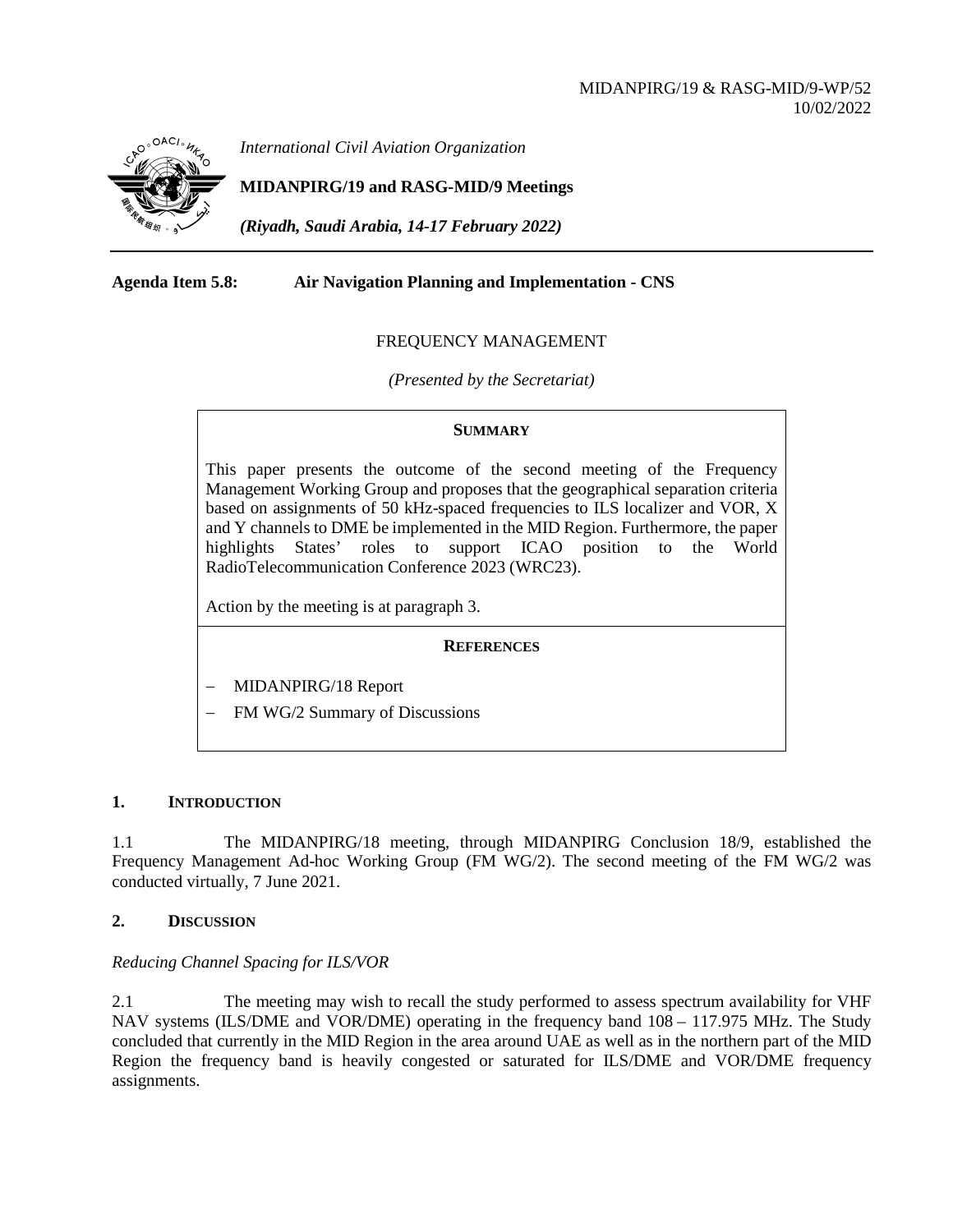2.2 The FM WG/2 meeting decided, pending final endorsement by MIDANPIRG, that the frequency congestion necessitates reducing the channel spacing of the VOR/ILS from 100 KHz to 50 KHz/Y DME channel to increase the frequencies availability. The FM WG/2 meeting justified the feasibility of reduced channel spacing implementation in the MID Region as follow:

- *the Annex 10 Volume I published in 1972 indicated possible 50 kHz channel spacing;*
- *the relevant provisions have been in existence since long time, so aircraft if produced in 1990s should have such capabilities;*
- *the reduced space channels has been implemented in several ICAO Regions since long time ( over 30 years); and*
- *some MID States already implemented the reduced channel spacing without prior coordination with ICAO.*

2.3 Furthermore, IATA MENA confirmed that they did not expect any issue with operator's compliance.

2.4 Based on the above, the FM WG/2 stressed the need for maximum economy in frequency demands and in radio spectrum utilization and proposed that the geographical separation criteria based on assignments of 50 kHz-spaced frequencies to ILS localizer and VOR, X and Y channels to DME be implemented in the MID Region. Accordingly, the FM WG/2 proposed the following Draft Conclusion:

| Why  | To implement reduced channel spacing for Radio Navigation Aids in the<br>MID Region to increase scale of available frequencies and reduce<br>frequencies saturation issue |
|------|---------------------------------------------------------------------------------------------------------------------------------------------------------------------------|
| What | Process PfA to the MID ANP Vol II, CNS Specific requirements                                                                                                              |
| Who  | <b>ICAO</b>                                                                                                                                                               |
| When | February 2022                                                                                                                                                             |

# **Draft Conclusion 2/1: Reduced Channel Spacing for VHF NAV**

*That, the ICAO MID Office, process a proposal for amendment to the MID ANP Volume II, CNS Specific Requirements to implement reduced channel spacing for Radio Navigation Aids.*

2.5 The meeting may wish to recall that MIDANPIRG/18 meeting, through Conclusion 18/46, tasked the Frequency Management Working Group with the development of a rolling frequency assignment plan, in order to secure adequate spectrum for VHF-COM, ILS, VOR, DME and GBAS/VDB facilities and meet the operational requirements up to 2030. The FM WG/2 meeting agreed to postpone this action and to conduct another study to assess the frequency congestion after implementation of the reduced channel spacing for VHF navigation facilities.

# *Review frequency Assignments in the MID Region*

2.6 The FM WG/2 was apprised of the following incorrect data in the ICAO Global NAV database: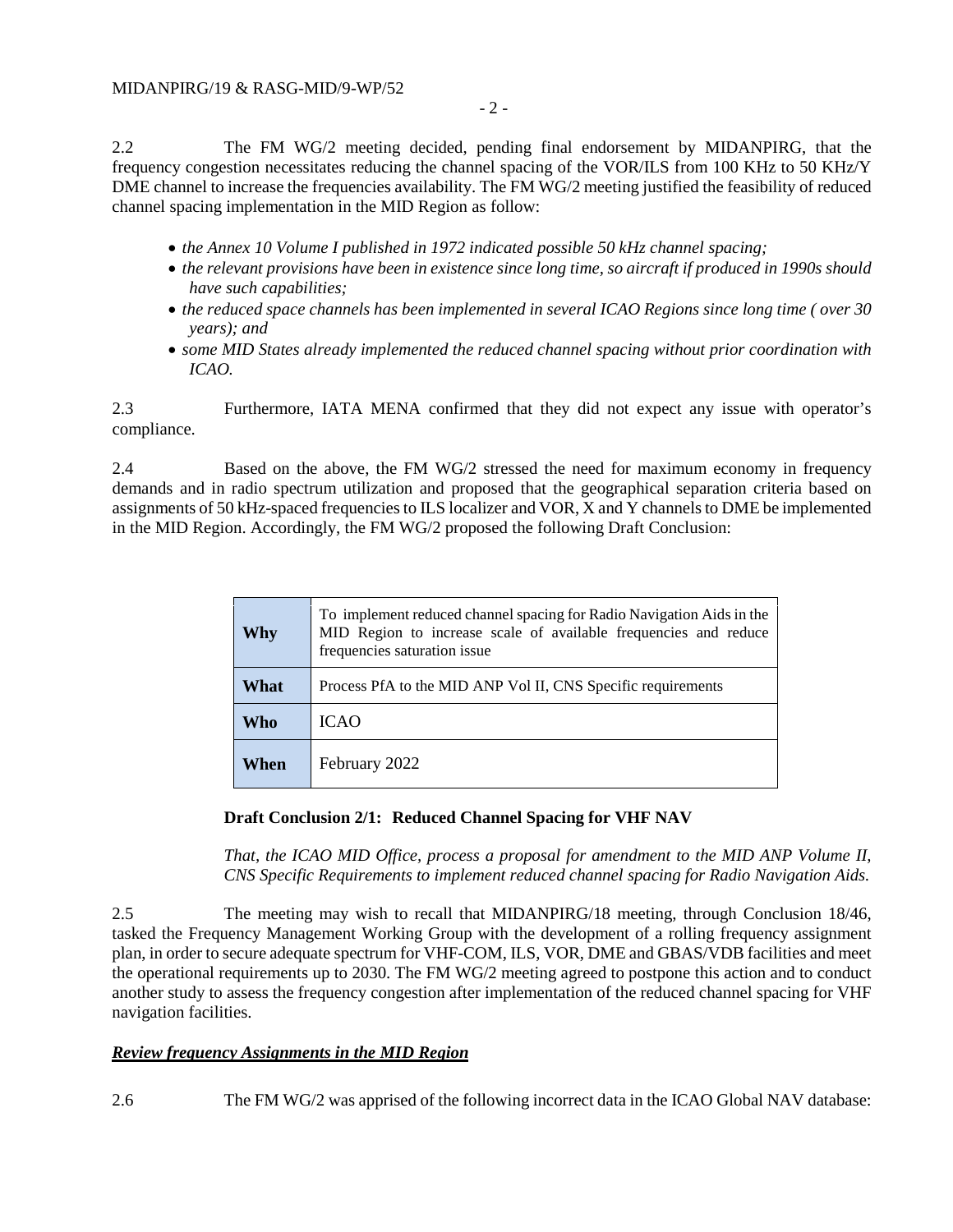## a) *Incorrect coordinates*

Some data in NAV module in MID have incorrect coordinates, those wrong data would influence the accuracy and availability of frequency assignment.

## b) *Designated Operational Coverage (DOC)*

Some data includes designated operational coverage more than operationally required, which impact significantly the frequency availability.

2.6 Based on the above, it was agreed that States to continue updating the ICAO Global database and this action should be ideally completed during ACAO/ICAO Frequency Management Workshop.

## *Radio Altimeter &5G Interference*

2.7 The FM WG/2 addressed the issue of Protecting Radio Altimeter Operations Electro magnetic Compatibility (EMC) Aspects related to 5G. The meeting was apprised of latest information on the deployment of 5G services and related safety concern that was subject of ICAO State Letter, which invited States to consider as a priority, public and aviation safety when deciding how to enable cellular broadband/5G services in radio frequency bands near the bands used by radio altimeters.

2.8 The Radio altimeters provide an essential informational component of the automatic flight control system for approach and landing, ground proximity warning system, terrain awareness and warning system, flight management guidance computer, flight control systems, electronic centralized aircraft monitoring.

2.9 ICAO issued a State Letter dated 25 March 2021 on the potential impact of the 5G on Radio Altimeter in the MID Region.

2.10 The meeting may wish to note that the FM WG/2 meeting agreed on the need to collect and share information on the best practices implemented by States and Regional Organizations to mitigate 5G potential interference that may impact the radio altimeters and develop MID guidance material. Accordingly, the FM WG/2 amended the its Terms of Reference as at **Appendix A**; and agreed to the following Draft Decision:

|  | Why  | To add new tasks related to Radio Altimeter /5G interference |
|--|------|--------------------------------------------------------------|
|  | What | Update the FM WG Terms of Reference                          |
|  | Who  | MIDANPIRG/19                                                 |
|  | When | February 2022                                                |

*DRAFT DECISION 2/2: TERMS OF REFERENCE OF THE FREQUENCY MANAGEMENT AD-HOC WORKING GROUP*

*That, the Terms of Reference of the Frequency Management WG be updated as at Appendix A.* 

2.11 The FM WG/2 meeting proposed to establish an Action Group to develop Guidance Material to protect the aircraft operations from 5G potential interference associated with the deployment of 5G ground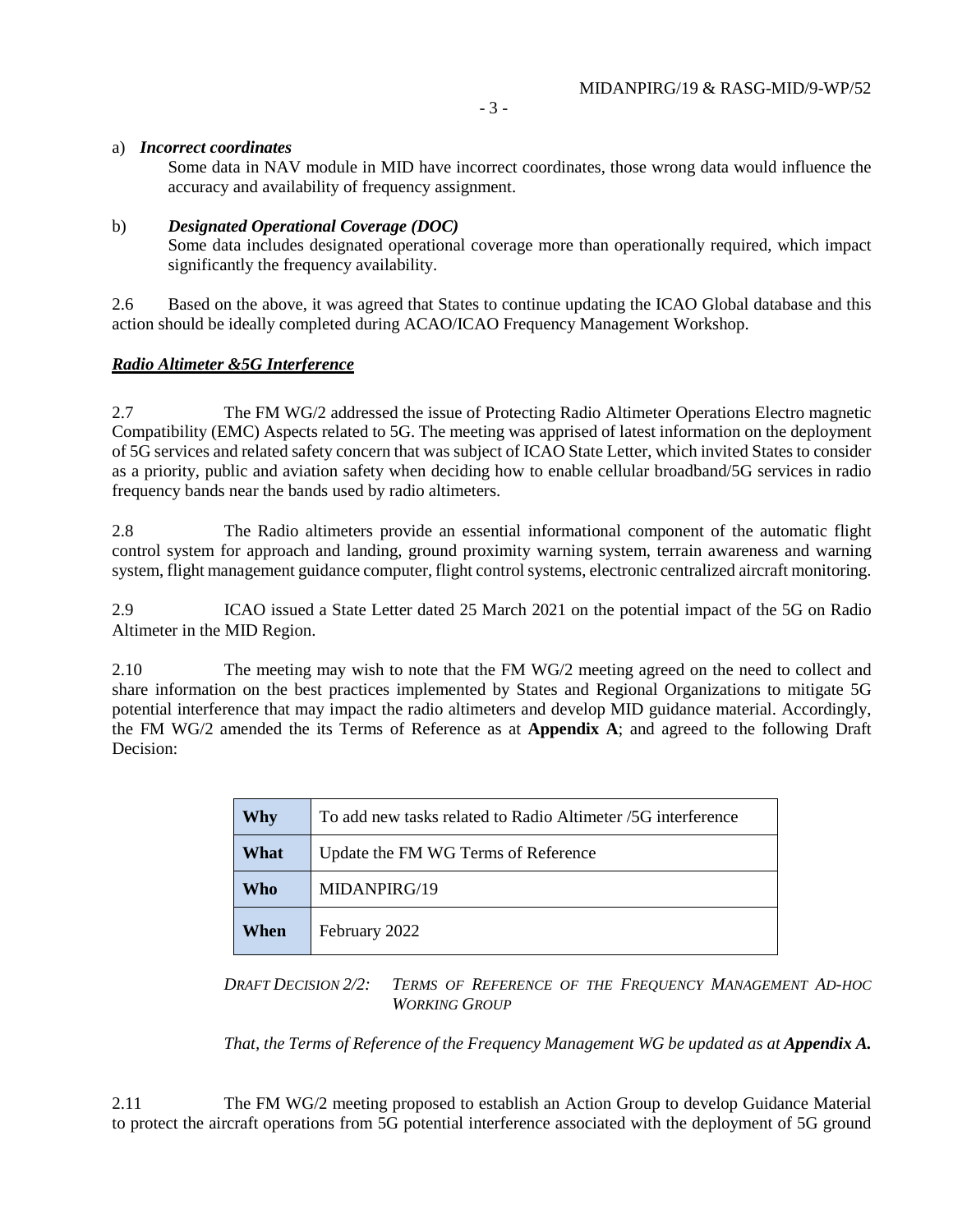infrastructure in radio frequency bands near the bands used by radio altimeters (RADALT). Accordngly, the meeting agreed to the following Draft Decision:

| Why  | To develop guidance material to protect the RADALT from RFI |
|------|-------------------------------------------------------------|
| What | <b>Establish Protecting RADALT Guidance Action Group</b>    |
| Who  | MIDANPIRG/19                                                |
| When | February 2022                                               |

# *DRAFT DECISION 2/3: PROTECTING RADALT GUIDANCE ACTION GROUP*

*That, the Protecting RADALT Guidance Ad-hoc Action Group be:*

- *a) established to develop guidance material to protect the aircraft operations from potential Radio Altimeter interference associated with the deployment of cellular broadband/5G ground infrastructure near the bands used by RADALT; and*
- *b) Composed of:*

*Mr. Ridha Dridi, (Saudi Arabia, Rapporteur); Khaled Alhazmi (Saudi Arabia) Fares A. Alzahrani (Saudi Arabia) Abdullaziz Hussain (Saudi Arabia) Mohammed Kamal (Egypt); Nevin Askar (Jordan); Talal Al Jasmi (UAE); ICAO MID*

# *Preparation for WRC23*

2.12 The ICAO Position at the WRC-23 was disseminated to States on 18 August 2021 (refers SL E 3/5-21/37), and will be submitted to the ITU WRC-23.

2.13 In addition, ICAO will undertake, within the budget limits of the Organization, to present the ICAO Position at the WRC-23 preparatory activities within ITU and Regional Telecommunications Organizations. However, the active support from States is the only way to ensure that the results of WRC-23 reflect civil aviation's continued need for radio frequency spectrum.

2.14 The meeting may wish to recall the Assembly Resolution A38-6 (Support of the ICAO Policy on radio frequency spectrum matters). Hence, States' support and participation in regional WRC-23 preparatory meetings is crucial. Furthermore, MIDANPIRG/18, through Conclusion 18/44, agreed that a WRC23 preparatory Workshop be organised in 2022. The ICAO MID Office planned to organise a WRC23 preparatory Webinar in the 2nd quarter 2022 (23-24 May 2022).

# **3. ACTION BY THE MEETING**

3.1 The meeting is invited to: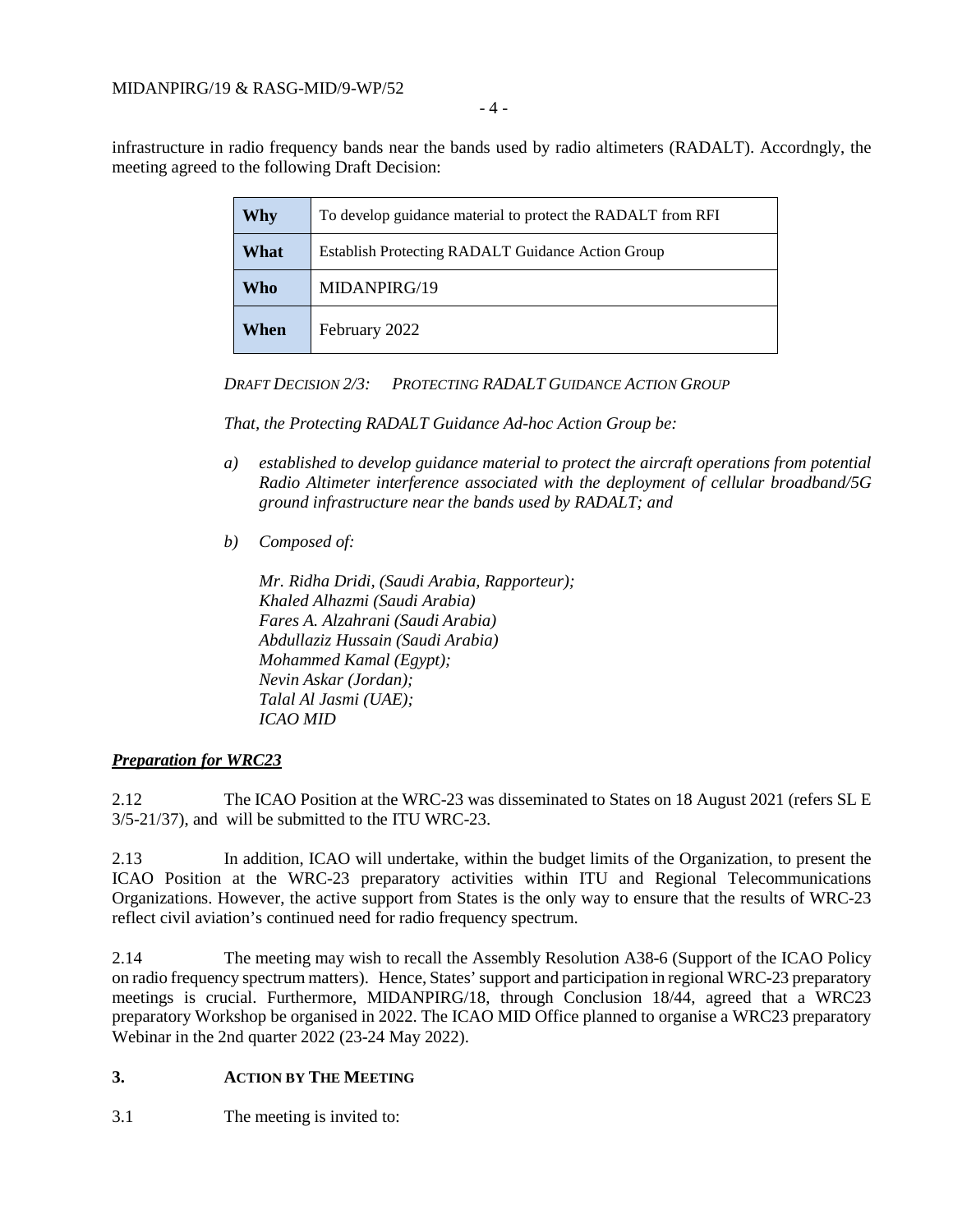- a) endorse the proposed Draft Conclusion & Decisions;
- b) urge States to participate actively in the ACAO/ICAO Frequency Management Workshop and WRC23 preparatory Webinar; and
- c) consider the ICAO Position when developing State's position for WRC-23 and to support the ICAO Position during WRC-23.

--------------------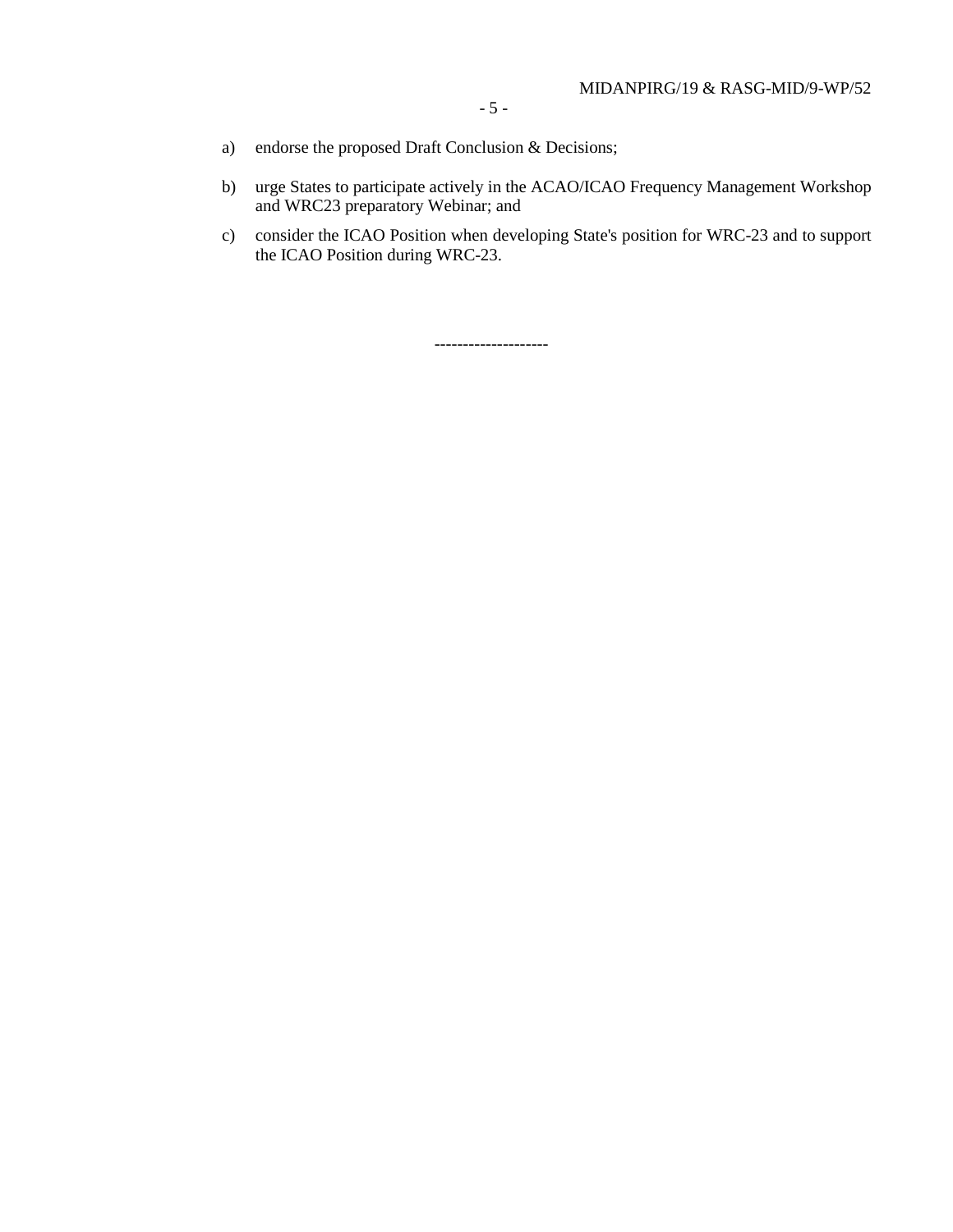#### MIDANPIRG/17 & RASG-MID/7-REPORT **APPENDIX 6.2U**

#### **APPENDIX 6.2U**

### **Frequency Management Ad-hoc Working Group (FMWG)**

#### **1. TERMS OF REFERENCE (TOR)**

The FMWG will undertake the following tasks in the work required to manage the MID Region frequency assignments in order to ensure sufficient access to the resource for the provision of aeronautical communication, navigation and surveillance services (CNS) in an efficient and safe manner:

- a) develop MID Region frequency assignment plan including long term spectrum usage of radio systems;
- b) validate the ICAO Global database and keep it up to date;
- c) resolve current frequency assignments conflict in the ICAO Global database;
- d) develop recommendation or proposal for improvement to the existing regional VHF frequency assignment process based on the ICAO Global Spectrum Management tool, ICAO 9718 Volume II Handbook provision and current coordination issues;
- e) propose solutions for the interference incidents occurred in MID Region states in a timely manner;
- f) escalate the intentional frequency interference matters and coordinate with other relevant international organizations, as and when required;
- g) provide guidance/support to States to protect the GNSS signals;
- h) collaborate with ITU and other relevant international organization to address frequent interference incidents;
- i) support for ICAO Position at World Radio Communication Conference (WRC) and ensure MID States' support ICAO at ITU meetings;
- j) collaborate with Regional Groups; Arab Spectrum Management Group (ASMG) and African Telecommunication Union (ATU), and Asia/Pacific Telecommunication Grou (APT) to support ICAO position at WRC;
- k) ensure the continuous and coherent development of the relevant sections of the MID eANP, taking into account the evolving operational requirements in the MID Region and the need for harmonization with the adjacent regions in compliance with the Global Air Navigation Plan;
- l) develops recommendations for CNS SG about how to address the future operational needs and limitations in VHF voice communications, aiming at avoiding introduction of 8.33 kHz spacing in the MID Region for as long as practicable; and
- m) Frequency Management Working Group will be responsible for overall supervision of the frequency issues in the MID Region and will review/update the FMWG work plan whenever required.
- n) Collect and share information on the best practices implemented by States and Regional Organizations to mitigate potential radio altimeters (RADALT) interference that caused b 5G operation.
- m) Develop guidance material to protect aircraft operations from potential Radio Altimeter interference associated with the deployment of 5G ground infrastructure

**Formatted:** Indent: Before: 0.5"

#### **2. COMPOSITION**

- a) ICAO MID Regional Office;
- b) MIDANPIRG CNS Sub Group Chairpersons;